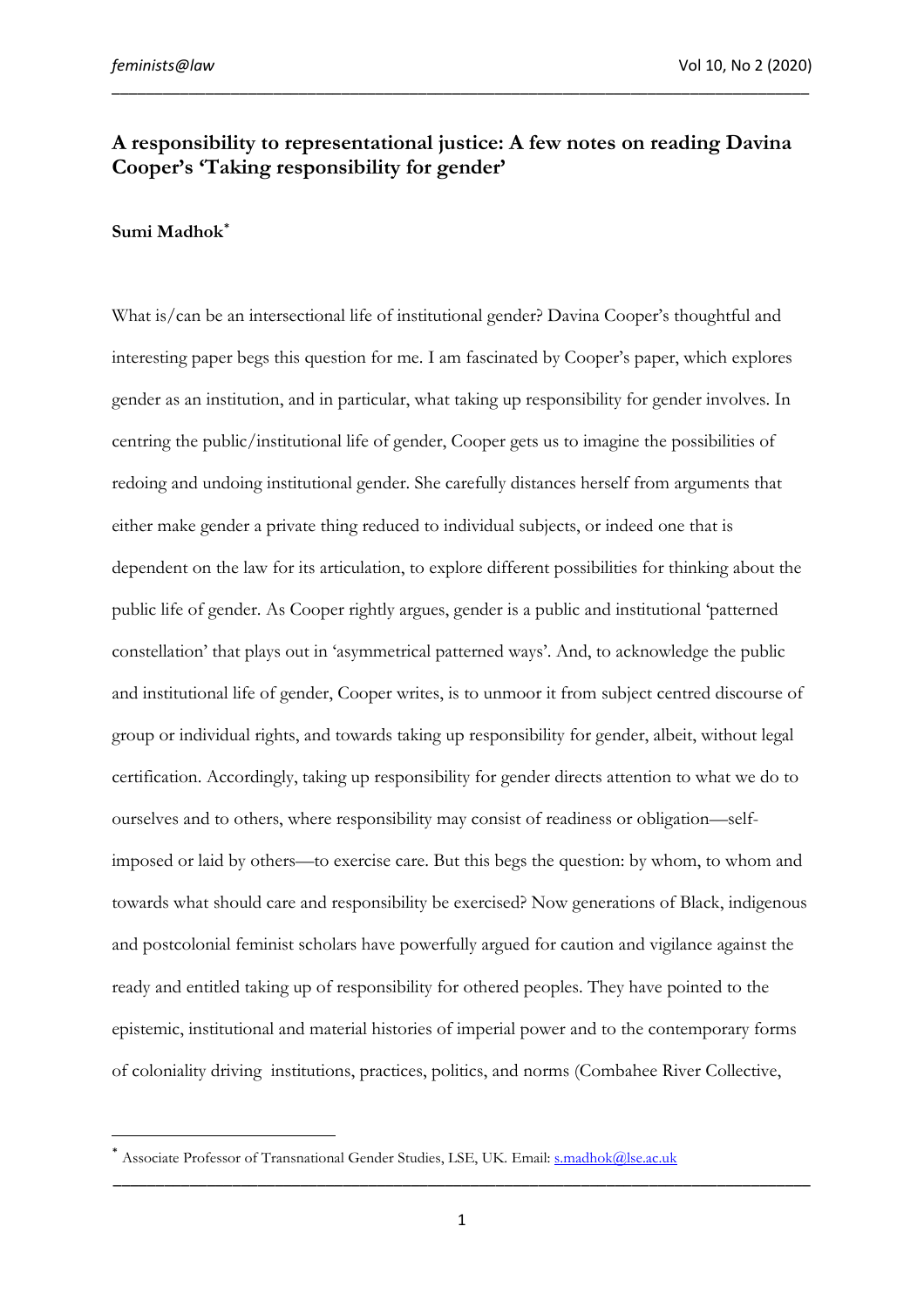1995; Crenshaw, 1989; Cusicanqui, 2012; Hill Collins, 2000; hooks, 1984; Lorde, 2001; Lugones, 2010; Mohanty, 1996; Smith, 1999; Spivak, 1988) animated by the desire to take up responsibility for civilising, developing and improving 'other' populations by not only producing knowledges, especially theory and history, but also devising 'appropriate' forms of politics and political institutions for 'them'. As opposed to this taking up of responsibility as entitled 'benevolence' (Landry and MacLean, 1996: 269-270) *for* the 'other', these scholars have argued for an epistemic and political accountability *to* the other, and for a responsibility that centres 'ethical actions' and acknowledges complicity and implication in the institutional structures of intersectional gender violence.

\_\_\_\_\_\_\_\_\_\_\_\_\_\_\_\_\_\_\_\_\_\_\_\_\_\_\_\_\_\_\_\_\_\_\_\_\_\_\_\_\_\_\_\_\_\_\_\_\_\_\_\_\_\_\_\_\_\_\_\_\_\_\_\_\_\_\_\_\_\_\_\_\_\_\_\_\_\_\_\_\_\_

An intersectional lens brings into view institutional structures and social relations forged within complex and intersecting fields of power. As is well established, it is only when there is an accounting of the intersections of racial power, hierarchy, oppression, coloniality, differentiation and marginalisation that racialised gendered subjects come into view. Acknowledging intersectionally positioned subjects is, of course, to acknowledge the silenced and invisibilised material histories of violent dispossession, coloniality and epistemic erasure but it is also to register, tell and hear different stories of political struggles for justice and freedom. These different stories of struggles for justice are not only over the collective right to define oneself as a collective people but also over dominant norms and embodied practices of gender and sexuality that violently exclude but also inform majoritaritarian representations of who the collective is. At stake in these different stories of struggles is the question of representational justice: of asking not only who is excluded but also which imaginaries of gender and sexuality become normative and why, and also inform the collective struggles for freedom and liberation? These different stories of struggles for representational justice prise apart formal models of equality and citizenship to show the exclusionary architecture of intersecting axes of privilege, dominance and power that underwrites them.

2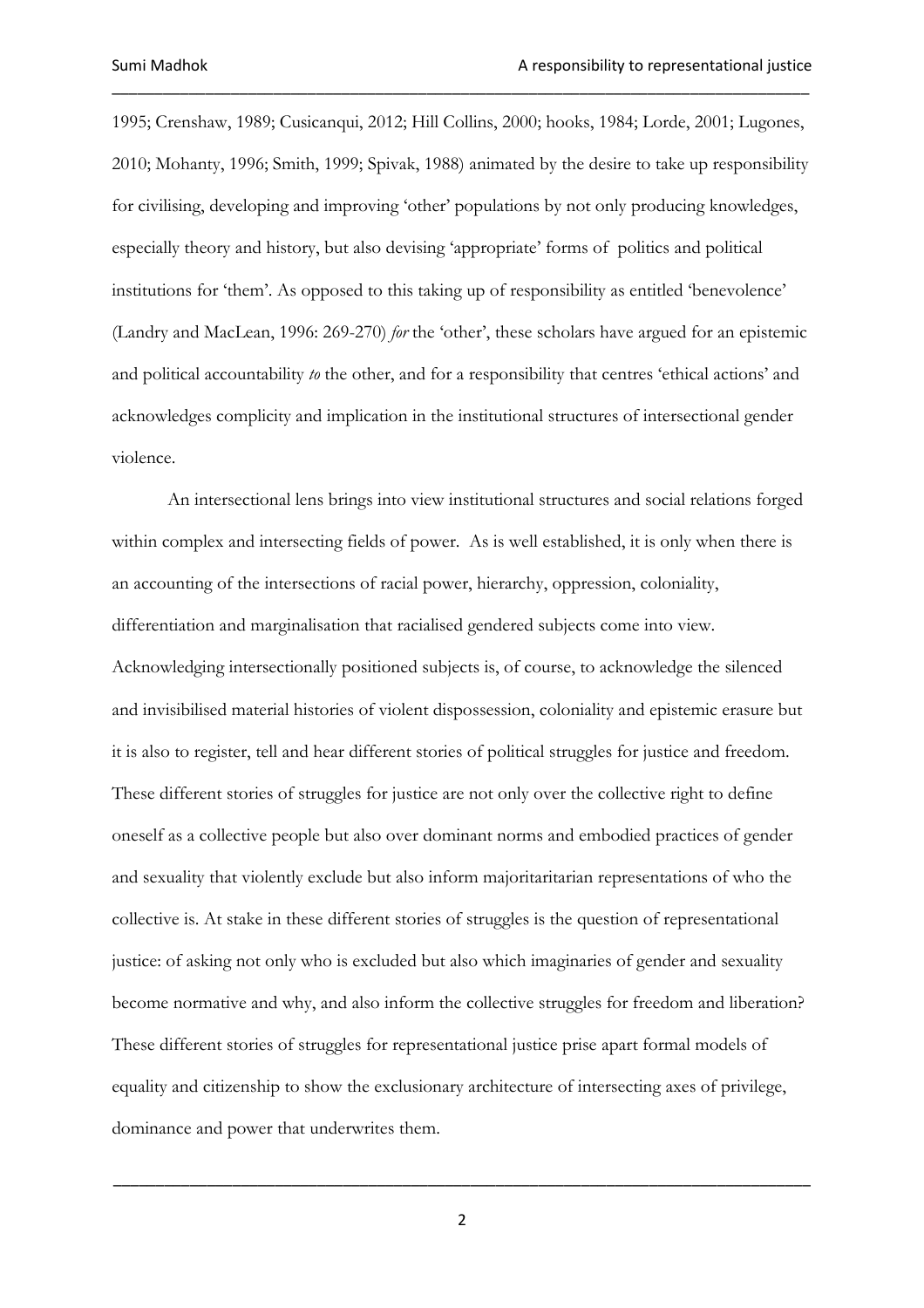*feminists@law* Vol 10, No 2 (2020)

But what does acknowledging the intersectional and gendered histories of political struggles over representational justice mean for taking up responsibility for institutional gender? Quite simply, it means that people ought to have both the right and the liberty (freedom and autonomy) to decide on the gender they wish to inhabit and claim for themselves and, therefore, taking up responsibility for institutional gender must not only uphold this freedom to define one's gender identity but also view the public life of gender in dynamic, intersectional and historical terms. Importantly, it also means to foreground the gendered political struggles for representational justice. In other words, to recognise that gender is intersectional and political and is a signifier of power relations—is also to recognise that the axes of oppression/power relations it signifies are themselves dynamic, located in place, time and in political struggles, and are therefore always changing (Madhok, 2020), which in turn, implies that gender itself is dynamic and changing. If gender is political, intersectional, dynamic and located, then taking up responsibility for institutional gender is to produce an institutional response to dynamic intersectional gender relations that aligns with representational gender justice. By aligning with intersectional and representational justice, I mean the ethical imperative for institutions, including judicial ones, to not reflect and reproduce the political and gendered imaginaries of power and of the powerful, but to safeguard and protect marginalised and non-normative ways of being in the world. And, while influential feminist texts have insightfully pointed to the difficulties of turning to the law for instituting gender justice and rights, it is also the case that gendered and sexual rights are fundamental to a life of liberty and dignity. Quite simply, without legal and institutional recognitions, protections and safeguards, not only is the liberty and freedom of marginalised and precarious subjects to define their gender identity and sexuality exposed to severe jeopardy and risks but so is their right to life and to living put under extraordinary peril.

\_\_\_\_\_\_\_\_\_\_\_\_\_\_\_\_\_\_\_\_\_\_\_\_\_\_\_\_\_\_\_\_\_\_\_\_\_\_\_\_\_\_\_\_\_\_\_\_\_\_\_\_\_\_\_\_\_\_\_\_\_\_\_\_\_\_\_\_\_\_\_\_\_\_\_\_\_\_\_\_\_\_

3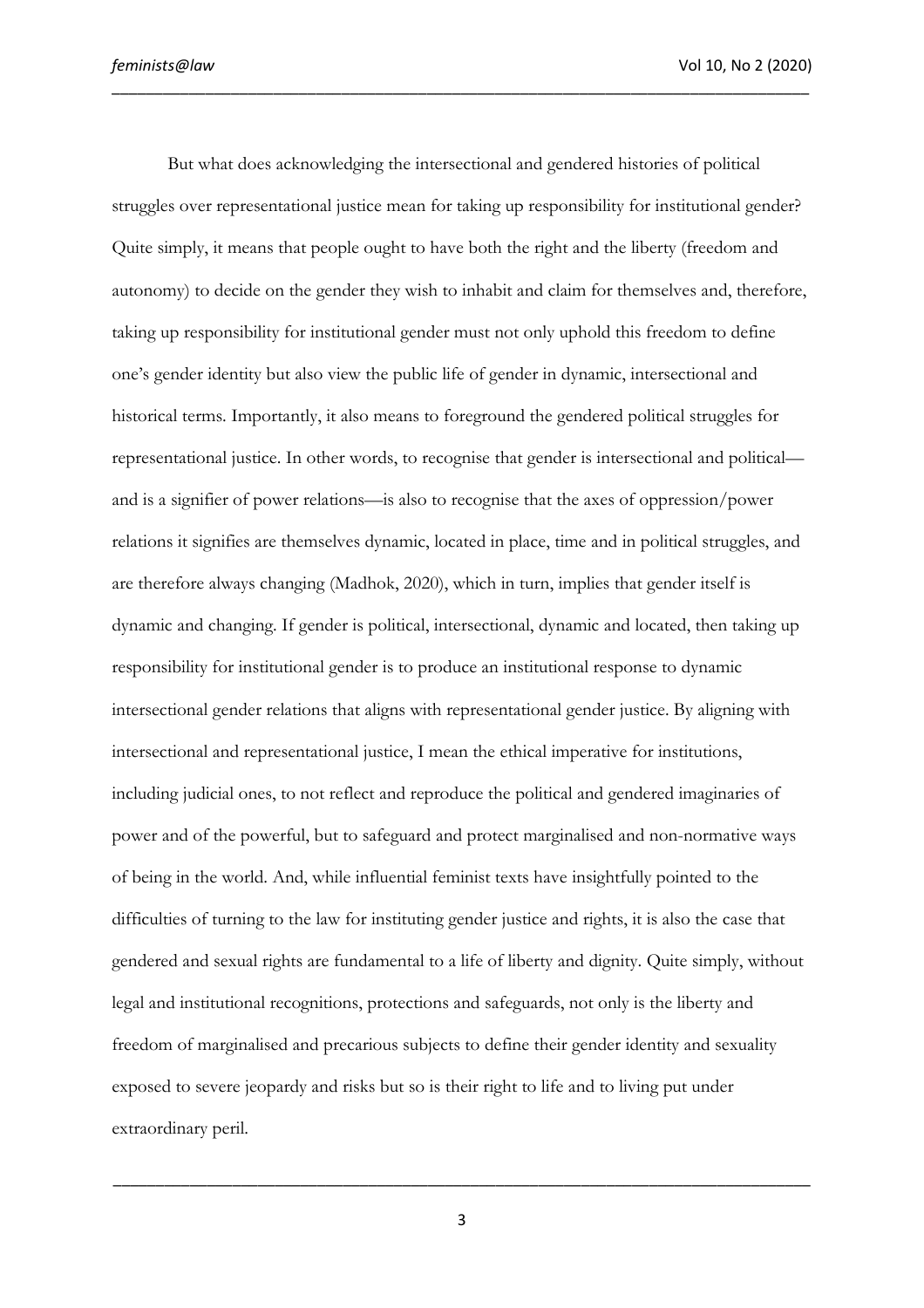Practising representational justice as a form of responsibility to an institutional life of gender can also mean to interrupt the normalised workings of the oppressive and racialised histories of gender that operate and inform institutional life on an everyday basis. My thinking on representational justice was sparked off, in the first instance, by a very arresting part of Cooper's paper in which she recounts a 'dilemma' arising in a 'micro scene' of gender where four persons conducting an interview are confronted with the decision of who should 'chair' the interview panel. Cooper tells us that looking around the room, the assembly of persons appear to consist of three women and one man—but as Cooper pertinently asks: could/should this identity be assumed at all? If not, then who is the person who should chair the interview panel and on what grounds? As Cooper notes, 'scenes do different things… It can represent *what could be*, including in prefigurative registers that treat this "could be" as if it is what "is"'. In this context, what might be the possibilities of redoing/undoing gender and how might one respond to the call to responsibility to institutional gender here? This is an arresting dilemma and demands our attention, and Cooper raises hard questions. But perhaps, taking up the call to representational justice may enable us to negotiate this dilemma? Institutions are sites of power and embody histories and practices of the powerful; and subjects enter institutions already embedded within particular historically inflected and intersectionally saturated scenes of gender, and in fact, it is precisely how they get read, rendered legible, acknowledged, refused or indeed erased. Therefore, to take up responsibility for/to institutional gender is to take up responsibility for representational justice in the light of intersectional scenes of gender that have *already been staged, continue to be staged* and those *yet to be staged.* A responsibility to enact representational justice is to address gender on a continuum of dynamic simultaneity; it is to tie the present histories of gender to their past and to their future. So, while to be sure, taking up responsibility for/to the public life of gender involves thinking about gender in terms of the different possibilities for

\_\_\_\_\_\_\_\_\_\_\_\_\_\_\_\_\_\_\_\_\_\_\_\_\_\_\_\_\_\_\_\_\_\_\_\_\_\_\_\_\_\_\_\_\_\_\_\_\_\_\_\_\_\_\_\_\_\_\_\_\_\_\_\_\_\_\_\_\_\_\_\_\_\_\_\_\_\_\_\_\_\_

4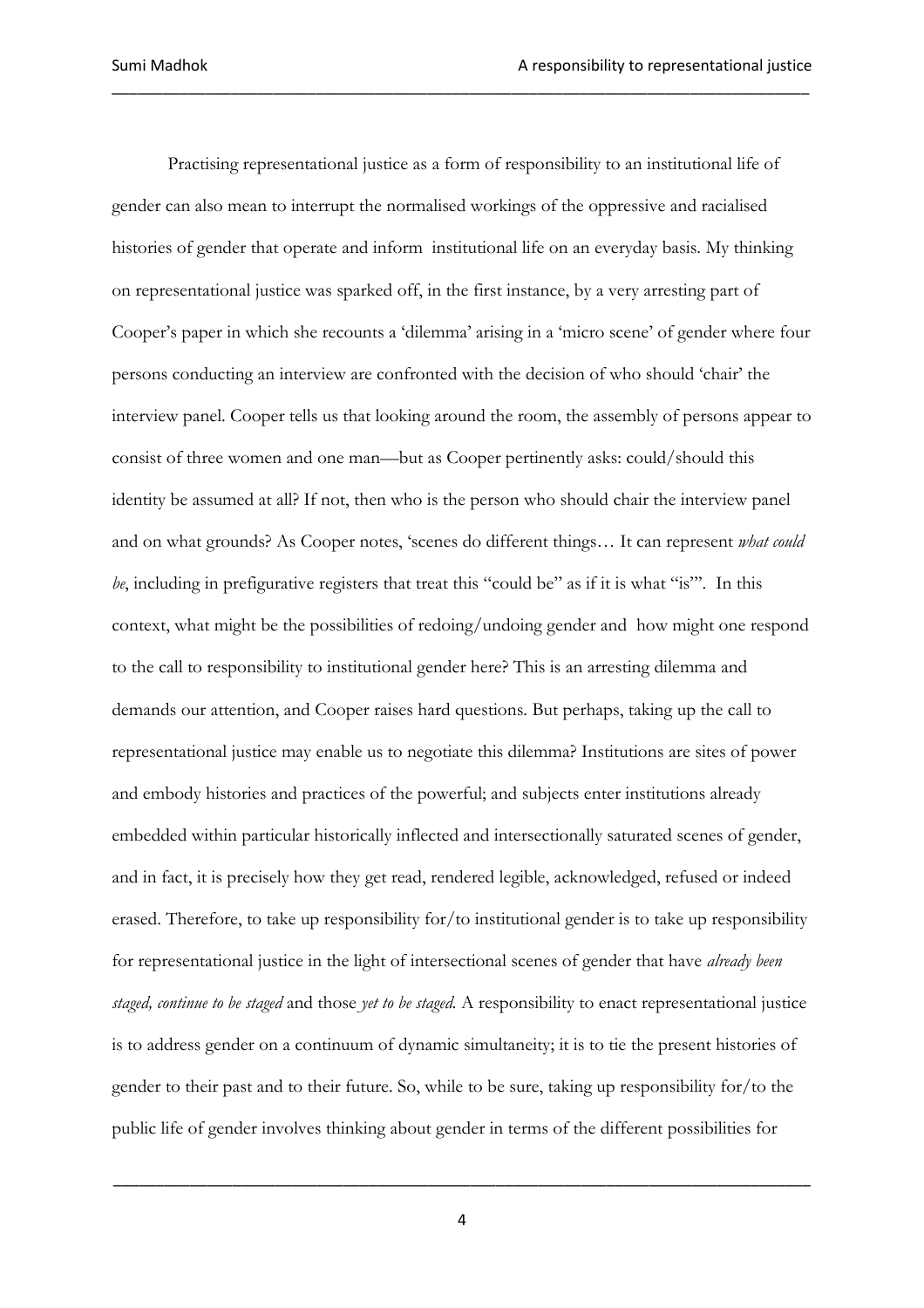liberation and freedom, it also means taking up responsibility for the historical-intersectional scenes of gender that play out here and now. It means recognising that institutionalised gendered norms are structurally designed to identify non- normatively gendered and racialised subjects and to wilfully expose them to institutionalised violence, terror, racial, gender and sexual policing, marginality and erasure*.* Given this institutional context, an attentiveness to representational justice, for instance, can show up intersecting axes of gender hierarchies and relations that are material and embodied and which reflect institutional histories of differential inclusion, erasure, discrimination and participation. For instance, recent findings have shown that within UK higher educational institutions there are only 25 Black women professors (Guardian, 2018), that 36 per cent of transgender students have experienced 'negative comments or conduct' (Stonewall, 2018), and that not only is there an existing gender wage gap, but that this wage gap is highest for those who identify as women of colour, with the latter earning substantially less than their academic colleagues who identify as white women (Croxford, 2018).

\_\_\_\_\_\_\_\_\_\_\_\_\_\_\_\_\_\_\_\_\_\_\_\_\_\_\_\_\_\_\_\_\_\_\_\_\_\_\_\_\_\_\_\_\_\_\_\_\_\_\_\_\_\_\_\_\_\_\_\_\_\_\_\_\_\_\_\_\_\_\_\_\_\_\_\_\_\_\_\_\_\_

One way of centring representational justice as an ethical call to responsibility to/for the historical scenes of gender within institutional settings, say in the case of a university, could be to acknowledge responsibility to historically marginalised subjects removed from recognition and acknowledgement within the academy, and to take concrete steps through law, policy and curriculum to address the histories of institutional violence unleashed on subordinately positioned subjects in order to disrupt the institutional/ised structures of violence. It also requires acknowledging one's complicity and implication in these racialised institutional structures, which one also benefits from. Representational justice in this context could mean to unlearn, produce knoweldges, teach and ethically foreground the anti-colonial and transnational production of different knowledges, including on gender relations—of the histories of intersecting political struggles, movements and claim making for gendered, sexual rights and representational justice opposing excessive and overwhelming colonial and postcolonial state

5